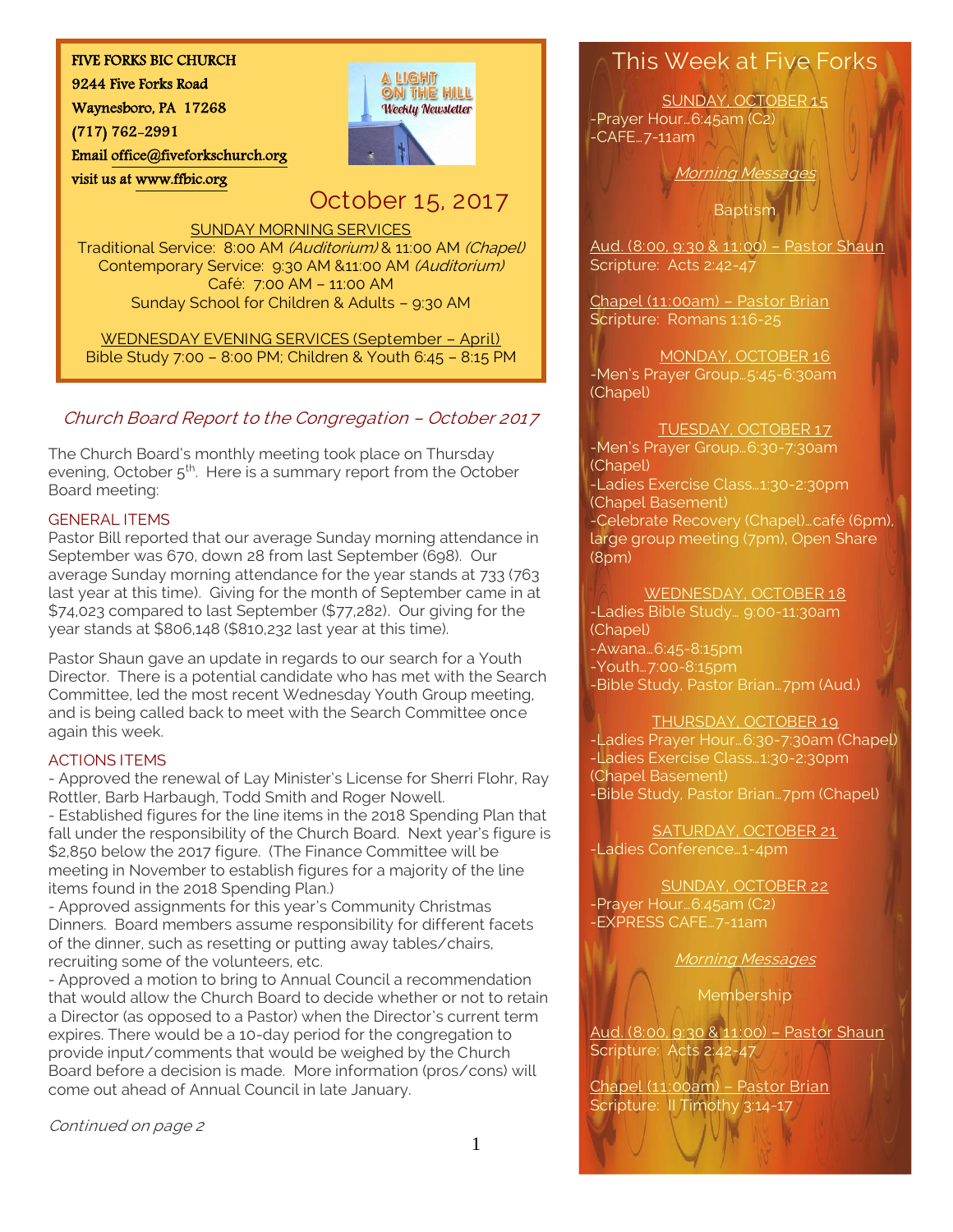### Church Board Report to the Congregation – October 2017 (Cont. from page 1)

-Voted and approved to place Pastor Brian's name on the ballot to be voted on by the congregation for another 5-year term. While the Board recognizes and affirms Brian's gifts and abilities, there are some concerns that the Board is working through with Brian. The Board believes the congregation should have the final vote as to whether or not Brian serves another term.

#### Your Church Board consists of…

Staff: Voting members: Bill Shank, Shaun Kipe. Nonvoting members: Ray Kipe, Brian Black, Jim Recard, Josh Roach

Congregational Representatives: (elected at Annual Council) : Matt Nolt, Harvey Payne, Angie Petersheim, Todd Smith, Joel Wenger, Lin Yoder Deacon Representatives: Darwin Chamberlin, Mike Garland Grounds & Maintenance Representative: Mike **Hawbecker** 

Church Treasurer: Gene Gorman

Sandy Gray serves as the recording secretary (nonvoting member)





If you have made the decision to follow Jesus and you have been baptized and you see yourself as a committed part of the Five Forks Church, we would like you to consider becoming a member at Five Forks. The membership service will be held on Sunday, October 22<sup>nd</sup> during the church services. If you are interested in hearing more about membership at Five Forks, please contact Pastor Shaun at [shaun@ffbic.org](mailto:shaun@ffbic.org) or 717-762-2991.



Five Forks Church Fall FUN Day…including Craft Show, Yard Sale and Bake Sale!

Saturday, November  $4<sup>th</sup>$   $\approx$  8:00 A.M. - 3:00 P.M.

Join us for a day of fun, fellowship and food!

Note: Spaces for craft tables and yard sale tables are now filled! If you would like to be put on the waiting list, please contact Linda Gift at 717-749-3808

## *Calling All Bakers!*



Donations of home-baked goods are needed for our Bake Sale on Saturday, November 4<sup>th</sup>

This year's bake sale proceeds will go toward the fee of shipping all Operation Christmas Child shoeboxes that will be filled at our packing party on Saturday, October 28<sup>th</sup>. .

If you would like to make goodies for our bake sale, please fill out the donation flyer that was placed in your church mailbox and return to Penny Bakner or Cherle Carl's mailbox by Sunday, October 29<sup>th</sup>.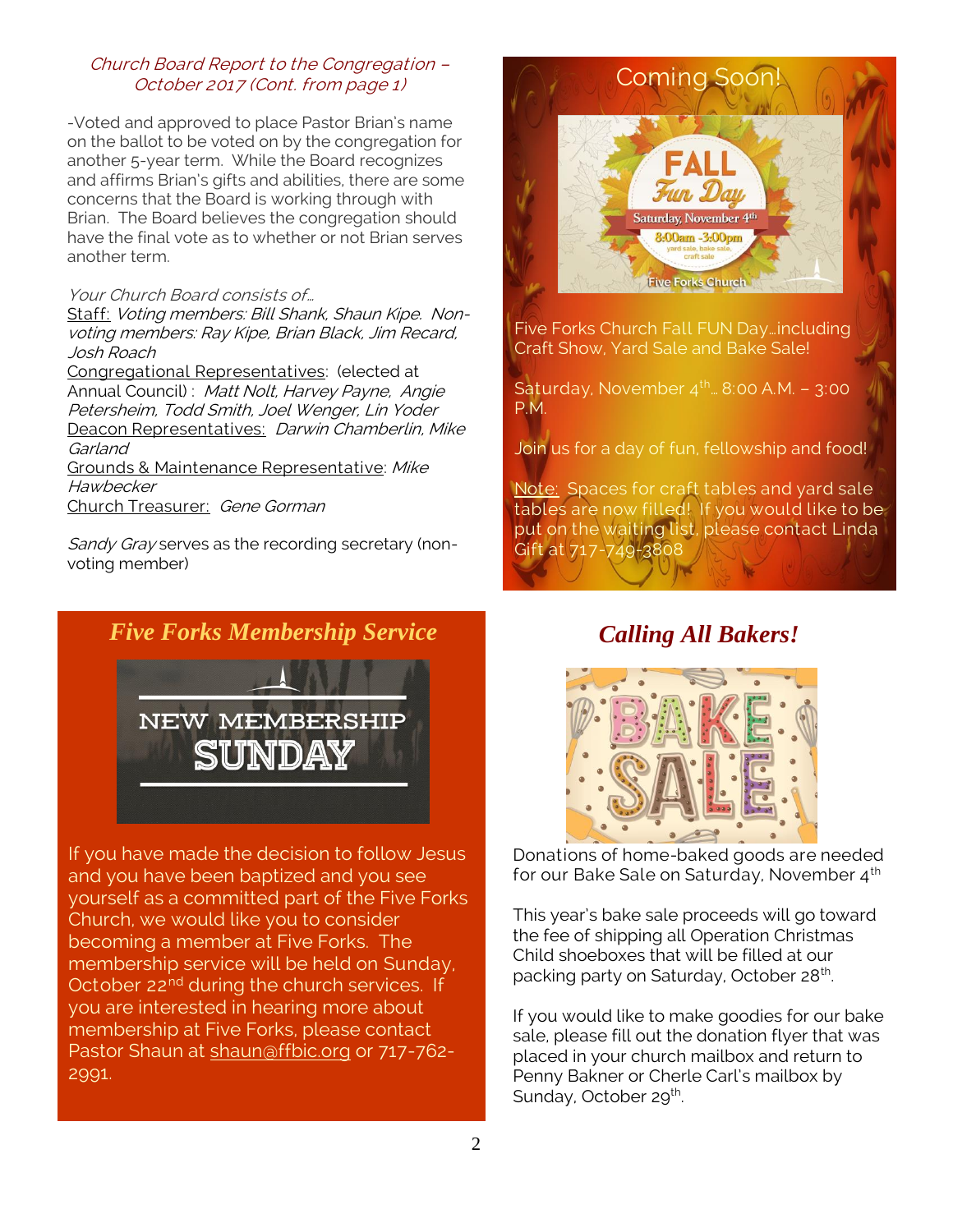

 Ron Strite Ben Thompson

# *Falling In Love With God And His Plan For Your Life*



Ladies Conference sponsored by When the Storms Rage Ladies Ministry

Ladies, join us on Saturday, October  $21^{st}$  from 1:00 - 4:00 P.M. for an afternoon of fun and fellowship. We are a ladies' ministry who is coming together to support and encourage women who are battling depression, anxiety, and loneliness. There will be testimonies, games, and LOTS of door prizes!

Our special speaker, Diane Swan is a Christian speaker who has a heart for God and for other women. She will be sharing how much God loves us and by understanding His love for us, we can learn to trust His plans for our lives. Come and join us for this meaningful afternoon and find emotional healing by allowing God to speak to you.

This event is free, but please RSVP soon to Jodi Martin at [whenthestormsrage@gmail.com](mailto:whenthestormsrage@gmail.com) for a complimentary ticket.



# Attendance

ATTENDANCE (October 8)

### **Sunday's Worship Total = 678**

8:00 Auditorium = 154 9:30 Auditorium = 282 11:00 Auditorium  $= 121$  $11:00$  Chapel = 52 Bible Connection = 11 Nursery  $(9:30 \& 11:00) = 13$ 

### **Total Sunday School = 241**

Adult Education Attendance = 104 Berean  $= 9$ Golden Link  $= 31$ Through the Bible  $= 17$ The Christian Family Life Class  $= 31$  $8:00$ AM Café Class = 6 Alpha Omega Discussion =  $6$ Men's Resolution Class  $= 4$ 

## Food Pantry " Item of the Month" for OCTOBER:

Soup

Place donations in the orange tub in the lower lobby.

**Operation** Christmas Child " Item of the Month" for OCTOBER:

Games (such as checkers, jacks); A simple bag with which a child can use to carry their items.

Place donations in the designated boxes in the lower and upper lobbies.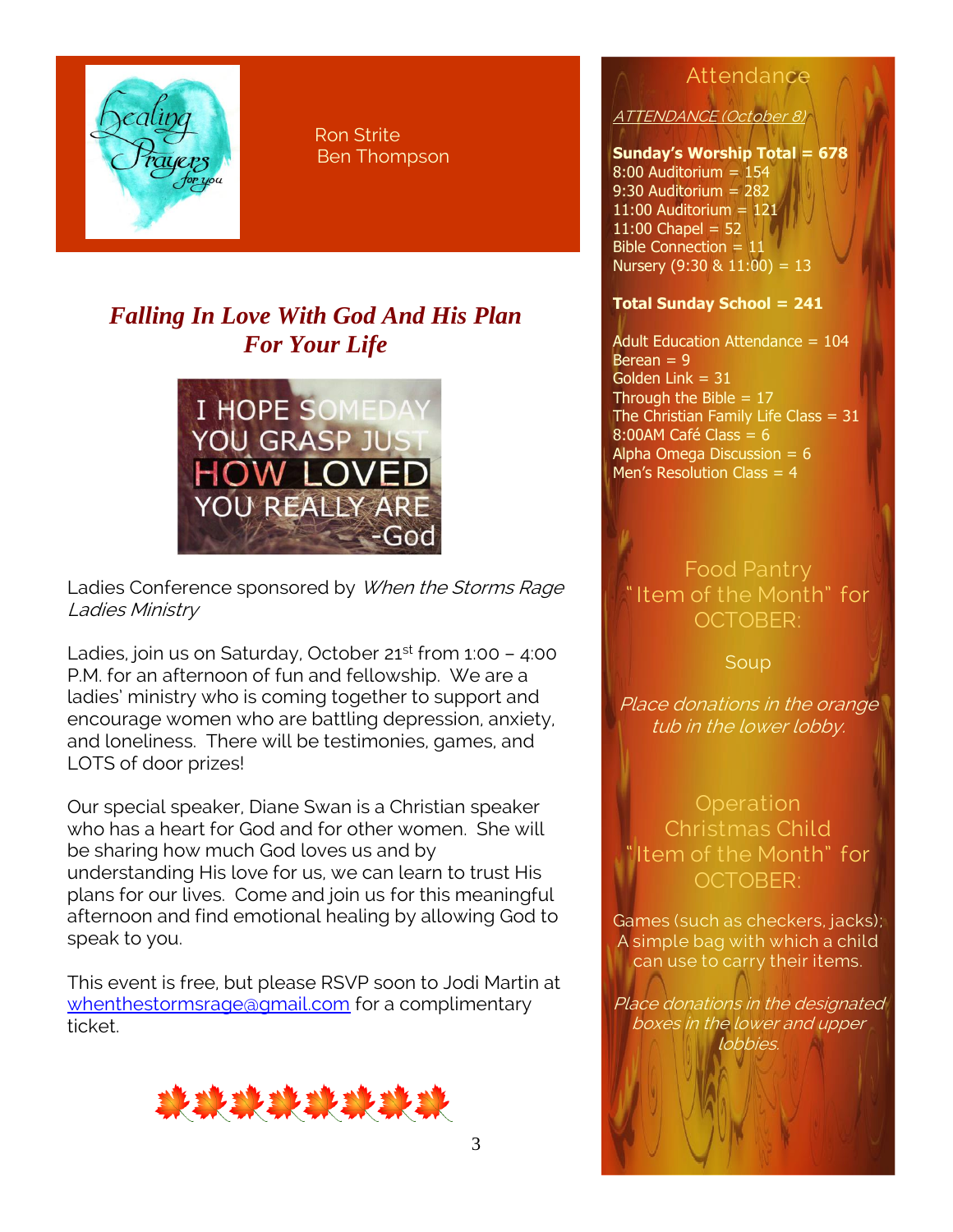# *Operation Christmas Child…*



On Saturday October 28, at 8:30 am, we will be organizing our traditional Christmas packing of shoe boxes in the MP Room.

With all the shopping completed and many items collected, we all need to come together and prepare these boxes.

This is a great opportunity to be a part of this ministry. Please plan on joining us, making this a fun exciting morning to bring joy to lots of children around the world.

Hope everyone marks his/her calendar for October 28<sup>th</sup> at 8:30. Snacks will be provided!!

#### Note:

Pamphlets were placed in your mailbox for those wishing to pack a shoebox on your own.

Please remember this year they have some new rules!

- NO Toothpaste
- NO Candy

Return wrapped shoeboxes to the church by Sunday, November 5<sup>th</sup>.

Any questions please contact Penny Bakner 717-830-1614.



# *Help Needed!*

We are looking for people to help run sound for our Sunday worship services.

If you have sound experience, or even if you do not but would like to learn, we would like to train you!

Help is especially needed in our 8am Traditional Service in the Aud. as well as our 11am Traditional Service in the Chapel. If you would like to serve in our 9:30 & 11am Modern Services, there are openings there as well.

If you would like to use your gifts in this way, please contact Josh Roach [\(josh@ffbic.org\)](mailto:josh@ffbic.org) or any of our pastors or staff. We would love to get to know you and your heart for worship at Five Forks Church.

## *An Evening Of Songs And Stories With Peter Furler & Ryan Stevens with Special Guest Austin French*



Saturday, November 18<sup>th</sup>...7:00pm - Five Forks Church Auditorium (doors open at 6:00pm)

\$15 General Admission \$25 VIP, which includes Premium Seats, Early Access, and Q & A with Artist

Tickets are available now at the Five Forks Church Office and may also be purchased online at [www.eventbrite.com.](http://www.eventbrite.com/)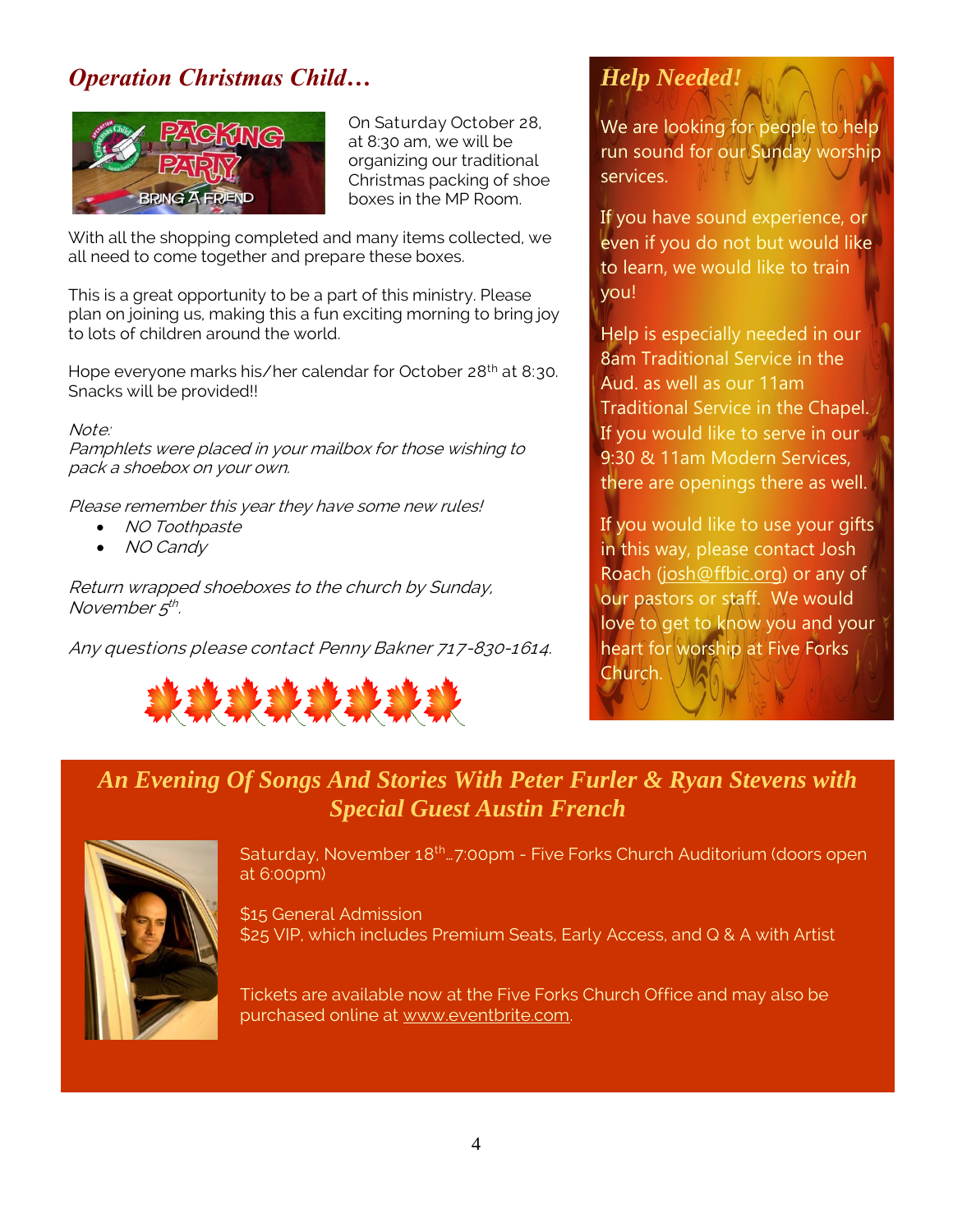

Below is a list of events and activities that the youth are assisting with, participating in or will be invited to be part of:

"You can find more information about our events, including permission slips, on the church website or join us on Facebook; our group name is; Five Forks BIC Youth Group, or see Pastor Shaun.

\*Please be aware that there is extra financial assistance available to any youth that may need it. Do not let money be the reason that you do not participate! (See Pastor Shaun)



The Great Adventure Series – Many people today picture the Christian life as a bunch of rules to follow, it sounds kind of boring and unexciting. And that's such a sad way to think about your faith. Because the truth is, more than anything else, the Christian life is all about going on a Great Adventure with the creator of the universe by your side. And the Bible is filled with stories of ordinary people like you and me who said yes to God's grand adventure. So we'll be kicking off the year talking about this Great

Adventure that you can choose to be a part of as you learn to give your life to Jesus!



Sr. High Corn Maze - All Sr. High teens (9th - 12th grade), we are heading for Lawyers Moonlight Corn Maze down in Thurmont, MD on Saturday, October 14<sup>th</sup>. The corn maze that stretches out over 6 miles, with 24 check points that you need to reach. Best part is, bring a flashlight, because we usually end up trying to navigate the corn maze under the moonlit sky, in the dark! Dress warm and wear boots or old sneakers as it gets kind of muddy. In addition to the corn maze there is an apple canon where you can launch